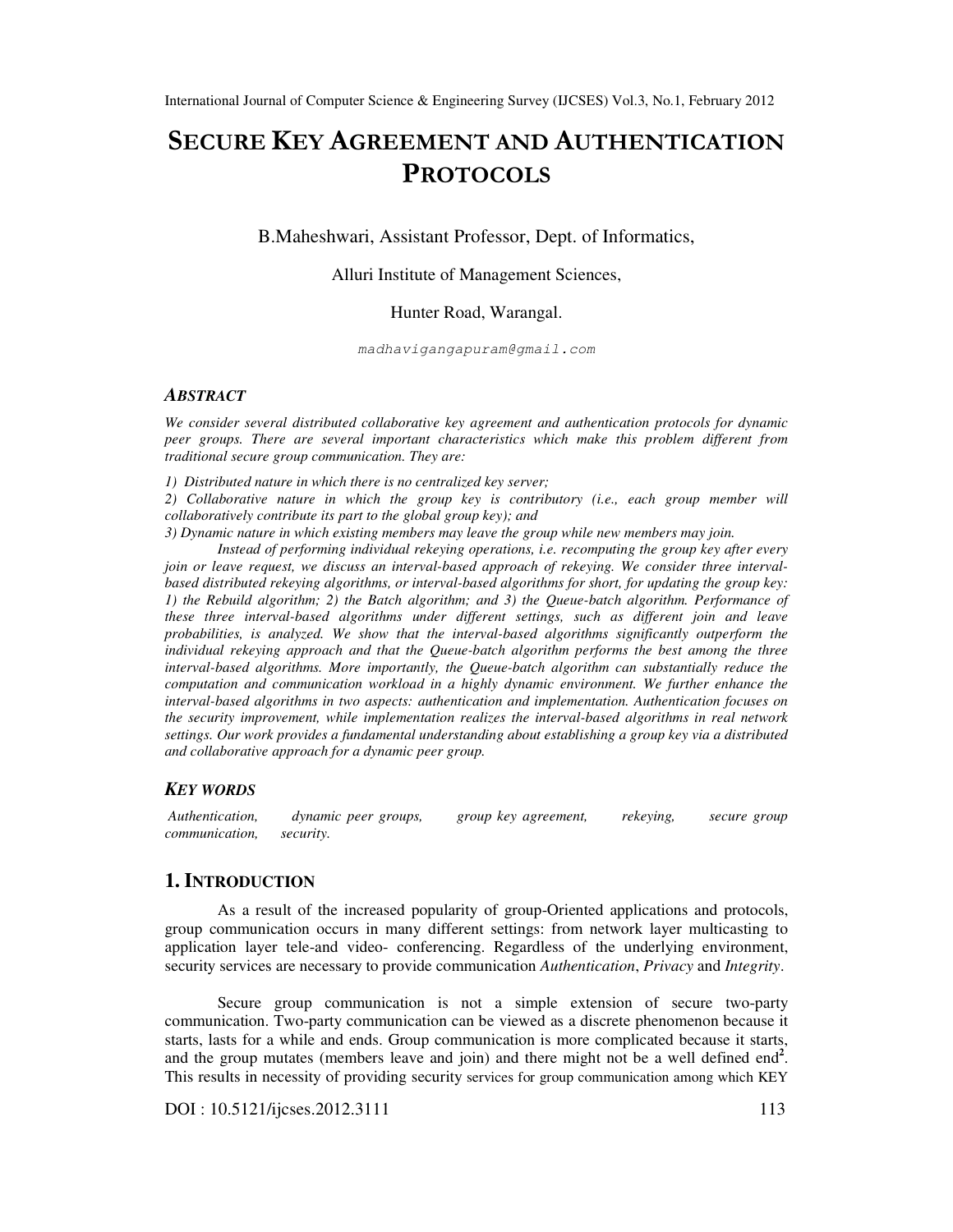AGREEMENT is the most important. The term key agreement means both the communicating persons and groups agree upon one common key called as secret key for secure communication between them.

The main aim of the paper is

To collaboratively generate a common key for peer to peer group communication.

- 1. To dynamically perform re-keying operation after batch of joins or leaves using Queue Batch algorithm and
- 2. To share resources using the generated group key.

With this main aim the system will provide the members of a group with secure common group key. This group key is generated collaboratively where in each node becomes a part of the key generation. The distributive nature avoids the usage of a centralized key server. The dynamic nature allows the members to leave and join the group and instead of performing individual rekeying operations the system uses Queue-batch algorithm for re-keying. The algorithm can substantially reduce the computation and communication workload in a highly dynamic environment. The group key is used for future communication among the members of the group.

#### **1.2. Centralized Key server**

For a secure group communication the System adopts a centralized approach, where there is a central coordinator who is responsible for the group key computation. So the centralized system completely depends upon the single coordinator for the group communication and rekeying is also performed for individual join and leave operations. The system mainly involves the Centralized Key server where in the entire systems depends on centralized key server for

- $\triangleright$  Key Generation
- $\triangleright$  Key Distribution and
- $\triangleright$  Rekeying.

One way to achieve secure group communications is to have a symmetric key, called *group key*, and shared only by group members (also called users). The group key is distributed by a key server which provides group key management service. Messages sent by a member to the group are encrypted with the group key, so that only members of the group can decrypt and read the messages. If a user wants to join the group, the user sends a join request to the key server. The user and key server mutually authenticate each other using some protocol. If authenticated and accepted into the group, the user shares with the key server a symmetric key, called the user's *individual key***.** 

For a group of N users', initially distributing the group key to all users requires N messages each encrypted with an individual key (the computation and communication costs are proportional to group size N). To prevent a new user from reading past communications (called backward access control) and a departed user from reading future communications (called forward access control), the key server may *rekey* (change the group key) whenever group membership changes. For large groups, join and leave requests can happen frequently. Thus, a group key management service should be scalable with respect to frequent key changes.

# **Key Distribution Centre**

The centralized key server is also called as Key Distribution Centre KDC in some contexts. To support group communication each KDC maintains information of users like every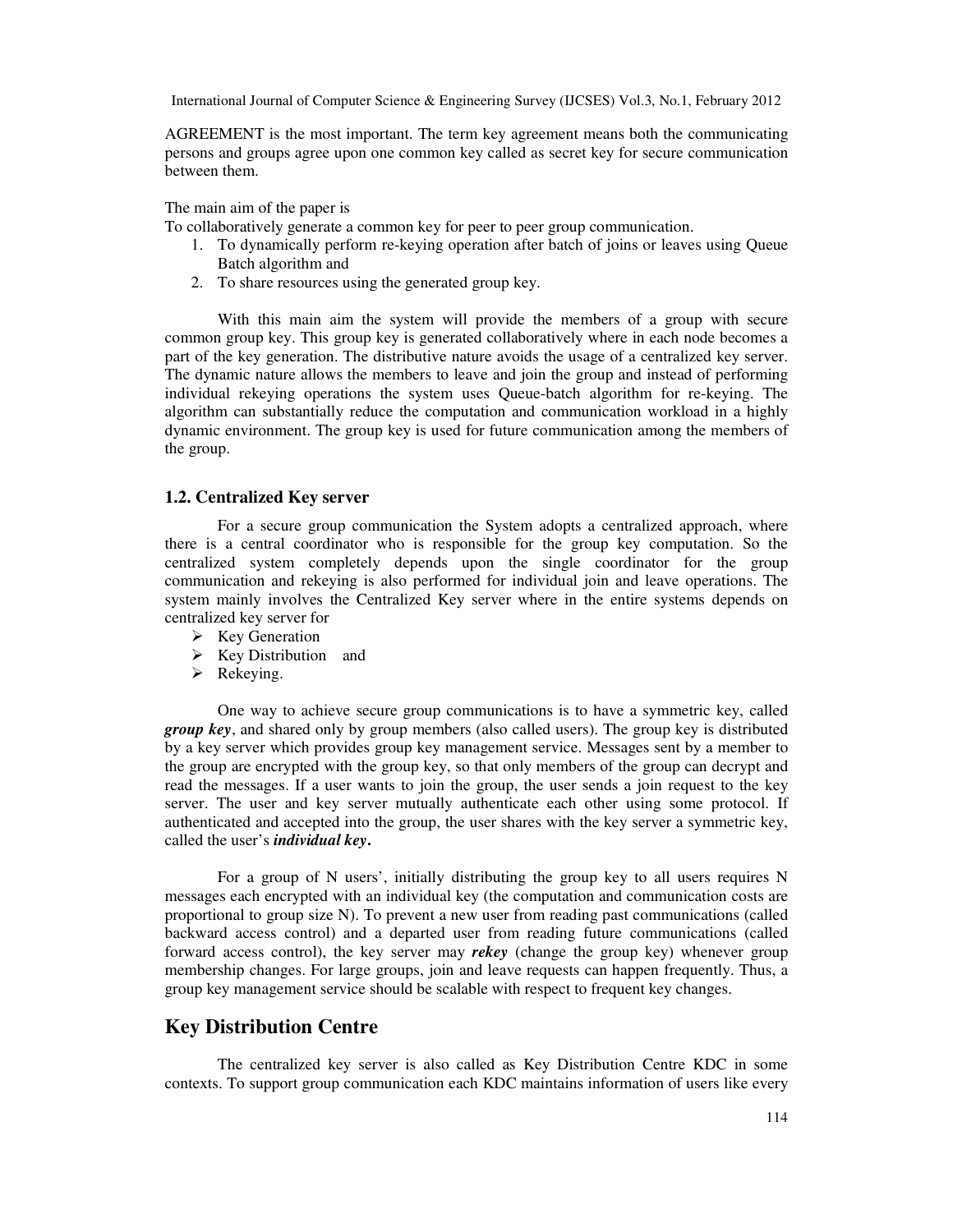user's individual key which the user shares with the KDC. In this centralized approach if any 2 users say  $A \& B$  wish to communicate then both have to share their respective individual keys with KDC which will help for the purpose of Authentication in further communication. If user A wants to send any message to user B then user A has to first contact the KDC. The KDC then authenticates the user with his Individual key and the generates a Session Key and sends back to user A. This Session Key will be used by user A to communicate with user B.

#### **Communication using Centralized Key Server**

In the centralized approach we make use of a "Trusted Third Party" which is also called as "Key Server" or "KDC – Key Distribution Centre". Each user of the group has to establish a secret key called the users *individual key* with the Key Server.

This scenario can be shown as below for a group of 6 users



A secret key is established between the KDC and each member of the group. The secret key of Alice with the KDC is referred to as  $K_{Alice}$  and similarly the other keys like KBob, KGeorge and so on. Now if Alice wants to send a confidential message to Bob then the process will be

- 1. Alice sends a request to the KDC stating that she needs to communicate with bob and send some confidential data
- 2. The KDC informs to Bob about Alice's request
- 3. If Bob agrees then a *Session Key* is created between Alice and Bob for the purpose of communication.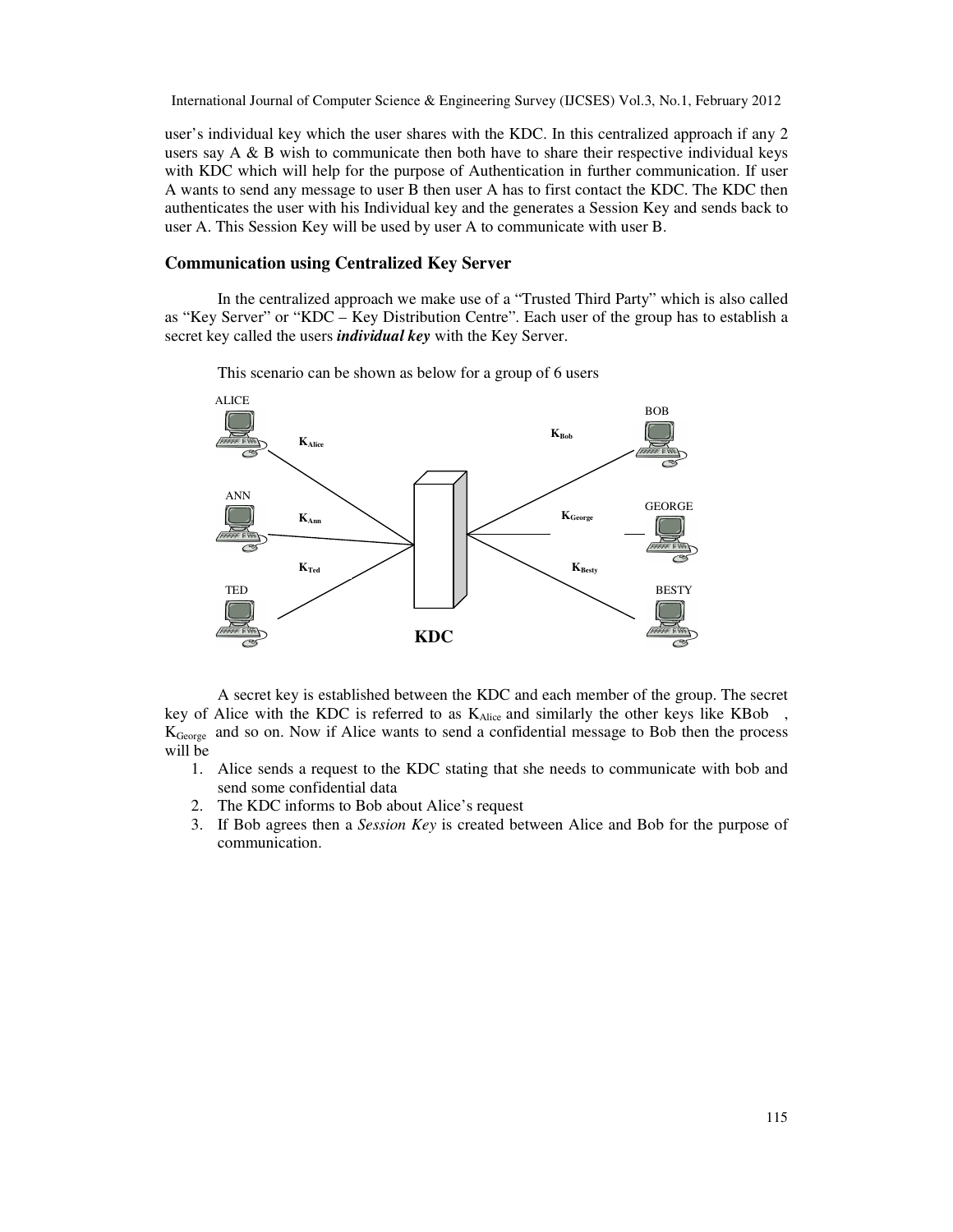#### **Session key Generation by the KDC (or Key Server)**

The process of *Session Key* generation between Alice and Bob can be shown as follows



KAB - Session Key

## **Limitations of the KDC:**

In this approach when number of users are less the job of KDC to maintain

- 1. All the users individual keys
- 2. Generation of session keys for communication
- 3. Distribution of session keys

are considerably possible with no problem. But as the number of users increase then it becomes an overload for the KDC to maintain the data as well as generation and distribution of session keys. This arises the problem of Single Point Failure

#### **1.2. Rekeying**

When the communication is between static groups then the Group key generated once can be used through out the communication. But when we have dynamic groups where members of the group join or leave the group frequently then the group key generated once will not serve the purpose. This is because to support

- $\triangleright$  backward access control i.e. to prevent a new user from reading past communications, and
- $\triangleright$  forward access control i.e. to prevent a departed user from reading future communications

The group key must be newly generated when ever any new user joins the group or any existing user leaves the group. This method is called as Individual Rekeying

The *key graph* approach has been proposed for scalable rekeying. In this approach, besides the group key and its individual key, each user is given several *auxiliary keys (or intermediate*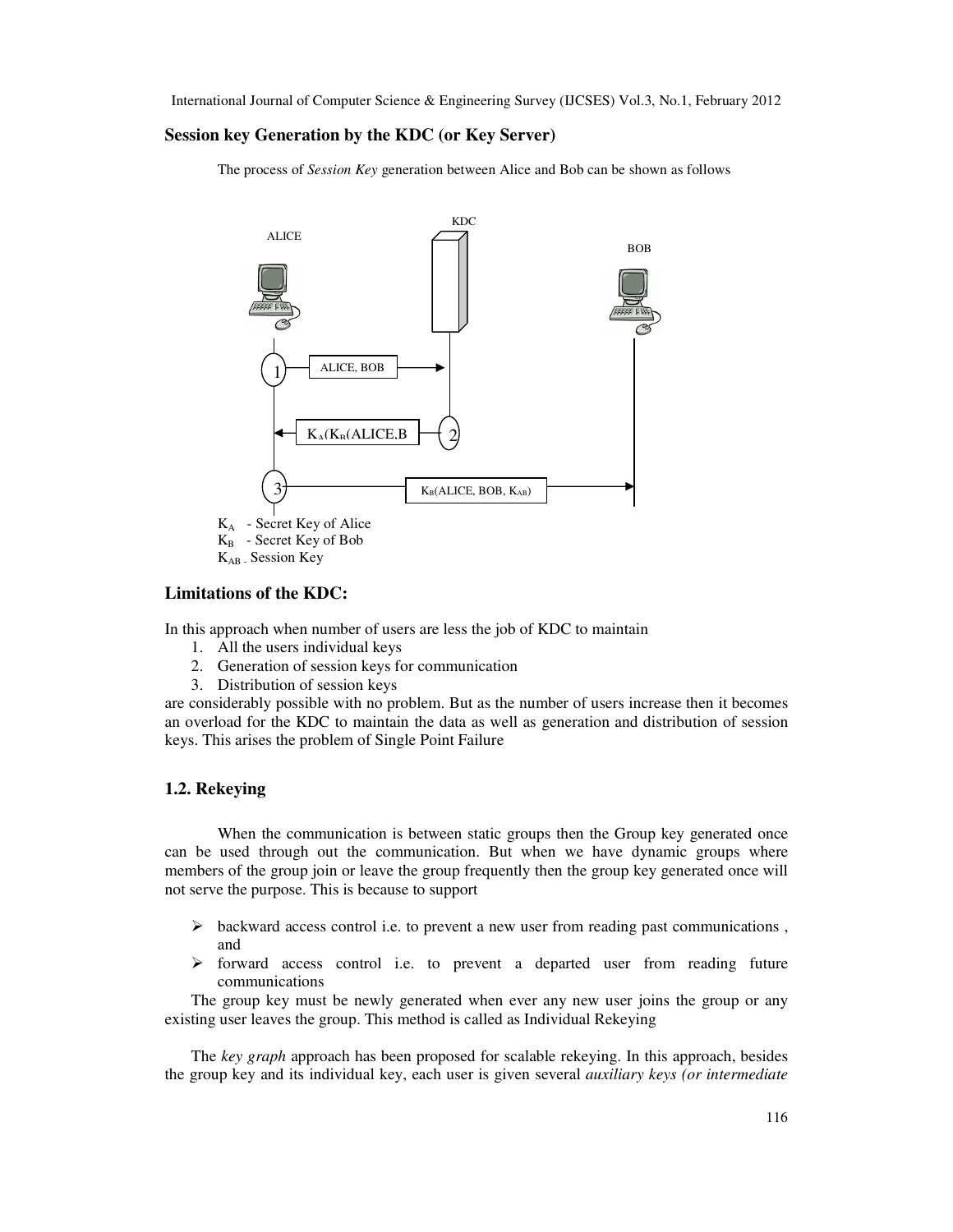*keys)*. These auxiliary keys are used to facilitate rekeying. *Key graph* is a data structure that models user-key and key-key relationships. *Key tree* is an important type of key graph where key-key relationships are modeled as a tree. All the users of the group who are part of communication are arranged in a form of a Tree with the leaves representing the actual group members holding their individual keys. The intermediate non leaf nodes can be called the Auxiliary keys or sub keys or intermediate keys. The key at the root node will be the actual Group key which the group members use for their communication.

## **Limitations of rekeying**

It is easier to rekey after a join than a leave. After a join, the new group key can be sent via unicast to the new member (encrypted with its individual key) and via multicast to existing members (encrypted with the previous group key). After a leave, however, since the previous group key cannot be used, the new group key may be securely distributed by encrypting it with individual keys. This straightforward approach, however, is not scalable. In particular, rekeying costs 2 encryptions for a join and N-1 encryptions for a leave, where N is current group size.

Individual rekeying, however, has two problems.

- First, it is relatively inefficient.
- Second, there is an out-of-sync problem between keys and data.

Hence the major drawbacks of the centralized key server system can be listed as below:

- $\triangleright$  Key information depends on centralized key server.
- $\triangleright$  All users must agree upon the key generated by the Key Server only without any choice
- $\triangleright$  This will be a problem if the Key Server (the trusted third party) itself is not trust worthy.
- $\triangleright$  Since key information depends on centralized key server there are more chances for problem of single point failure
- Computational and Communication cost is more.
- Individual re-keying is done. Whenever a member joins or leaves.
- More resources are used for re-keying because it is done for each join or leave operations.

## **2. DISTRIBUTIVE COLLABORATIVE DYNAMIC SYSTEM**

- Distributive nature means there is *no centralized key server*
- Collaborative nature means in which the group key is *contributory* (i.e., each group member will collaboratively contribute its part to the global group key).
- Dynamic nature in which existing members may leave the group while new members may join

To provide privacy in group communication, it is important that members of the group can establish a common secret key for encrypting group communication data. To illustrate the utility of this type of applications, consider a group of people in a peer-to-peer network having a closed and confidential meeting. Since they do not have a previously agreed upon common secret key, communication between group members is susceptible to eavesdropping. To solve the problem, we need a *secure distributed group key agreement and authentication protocol* so that people can establish and authenticate a common group key for secure and private communication. Note that this type of key agreement protocols is both distributed and contributory in nature: each member of the group contributes its part to the overall group key **<sup>5</sup>** .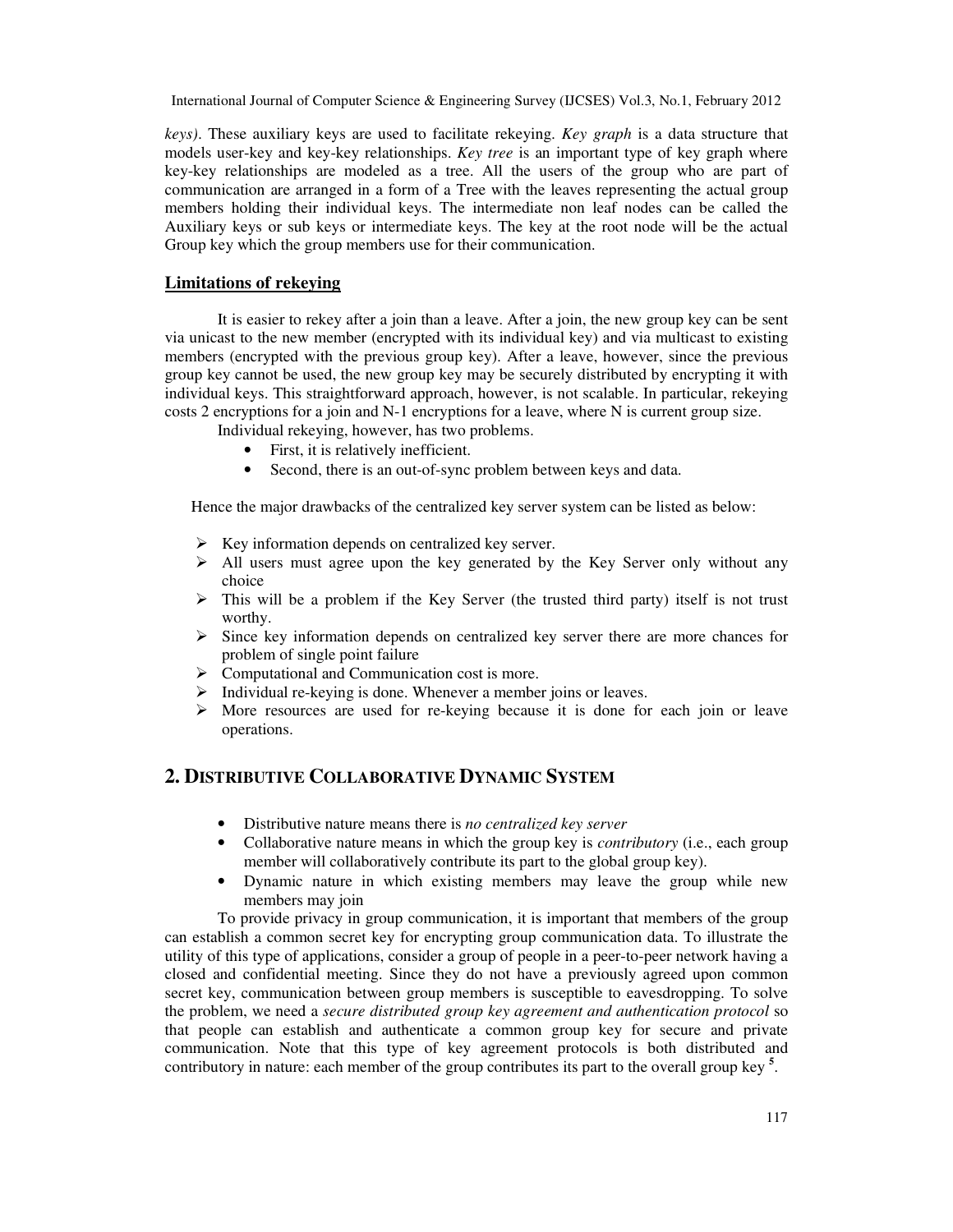#### **2.1. Group Key Generation in a Contributory Approach**

In the centralized system we had only one key being used by each user which is called his individual key. This system can be called as the Symmetric key cryptosystem. This approach makes use of the Public Key Cryptosystem also called as the Asymmetric key cryptosystem. Here each user has a set of keys , one key is called as the **Public** Key which is made public to all the other users and the other key is called as the **Private key** which will be the secret key of the user which only the user holds.

## **Diffie-Hellman Key Exchange Algorithm**

In the special case of a communication group having only two members, these members can generate a group key using the Diffie–Hellman key exchange protocol. This is a public key cryptographic system which means every user will have sets of keys one called the Private Key and the other called as the Public Key or Blinded Key. The process can be explained as:

- $\triangleright$  all users agree on global parameters:
	- -- Large prime integer or polynomial *P*
	- -- An integer α that is a primitive root of *P*
- α is called as the primitive root of **P** if power's of α modulo **P** generate all integers from 1 to P – 1 i.e.  $\alpha$  mod P,  $\alpha^2$  mod P,  $\alpha^3$  mod P, ..........,  $\alpha^{p-1}$  mod P are all distinct and consist of all integers from 1 to  $P - 1$ .
- $\triangleright$  each user U perform the following operations:

Chooses a Private Key (number):  $X_U < p$ Computes Public Key as:  $Y_{\text{U}} = \alpha^{\text{XU}}$  mod p

 $Y_{\text{U}}$  is send to the other communicating party.

- $\triangleright$  Every user computes a common secret key using his own private key and the opposite users shared public key which provides authentication for the communication.
- $\triangleright$  When the secret key generated by both the users is same then they both authenticate one another and starts communication.

## **2.2. Tree Based Group Diffie-Hellman Protocol**

 To efficiently maintain the group key in a dynamic peer group with more than two members, we use the tree-based group Diffie–Hellman (TGDH) protocol .Each member maintains a set of keys, which are arranged in a hierarchical binary tree. We assign a node id **V** to every tree node. For a given node, **V** we associate a secret (or private) key  $K<sub>v</sub>$  and a blinded (or public) key **BKv**. All arithmetic operations are performed in a cyclic group of prime order with the generator.

Therefore, the blinded key of node can be generated by

$$
BK_v = \alpha^{Kv} \bmod p
$$

Where p is any large prime number and  $\alpha$  is a primitive root of p.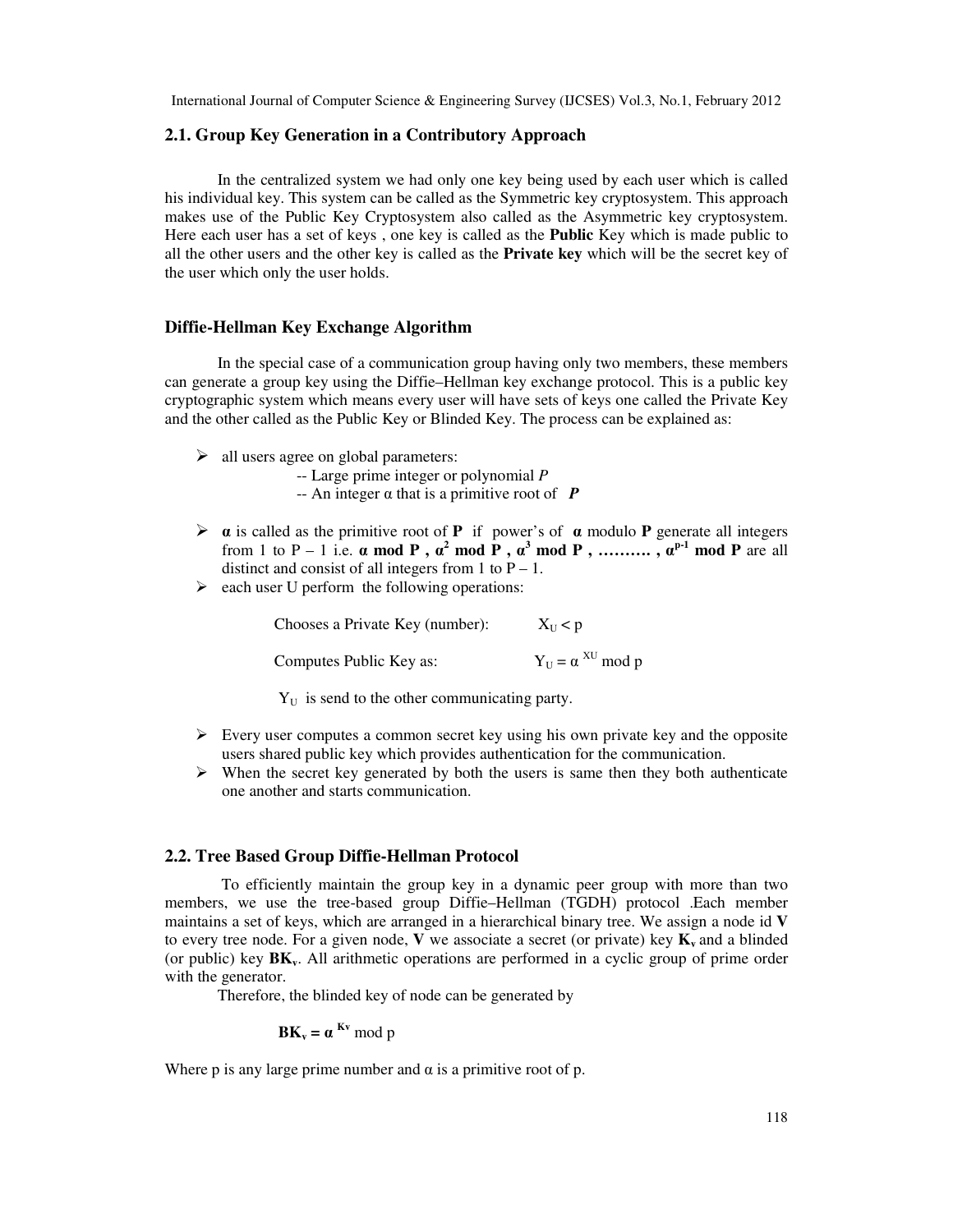Each leaf node in the tree corresponds to the individual secret and blinded keys of a group member Mi. Every member holds all the secret keys along its key path starting from its associated leaf node up to the root node. Therefore, the secret key held by the root node is shared by all the members and is regarded as the group key.

The figure below illustrates a possible key tree with six members M1 to M6. For example, member M1 holds the keys at nodes 7, 3, 1, and 0. The secret key at node 0 is the group key of this peer group.



**Figure 2.2A: A Key Tree with 6 members**

The node ID of the root node is set to 0. Each nonleaf node consists of two child nodes whose node ID's are given by 2v+1 and 2v+2. Based on the Diffie–Hellman protocol, the secret key of a nonleaf node can be generated by the secret key of one child node of **v** and the blinded key of another child node of v. Mathematically, we have

$$
K_V = (BK_{2V+1})^{K2V+2} \mod P
$$
  
=  $(BK_{2V+2})^{K2V+1} \mod P$   
=  $\alpha^{K2V+1 K2V+2} \mod P$ 

Unlike the keys at nonleaf nodes, the secret key at a leaf node is selected by its corresponding group member through a secure pseudo random number generator. Since the blinded keys are publicly known, every member can compute the keys along its key path to the root node based on its individual secret key.

#### **Example:**

To illustrate, consider the key tree in above figure. Every member Mi generates its own secret key and all the secret keys along the path to the root node. For example, member M1 generates the secret key  $K_7$  and it can request the blinded key  $BK_8$  from M2, BK<sub>4</sub> from M3, and BK<sub>2</sub> from either M4, M5, or M6.

• Given M1's secret key  $K_7$  and the blinded key  $BK_8$ , M1 can generate the secret key  $K<sub>3</sub>$  according to the above given formula as: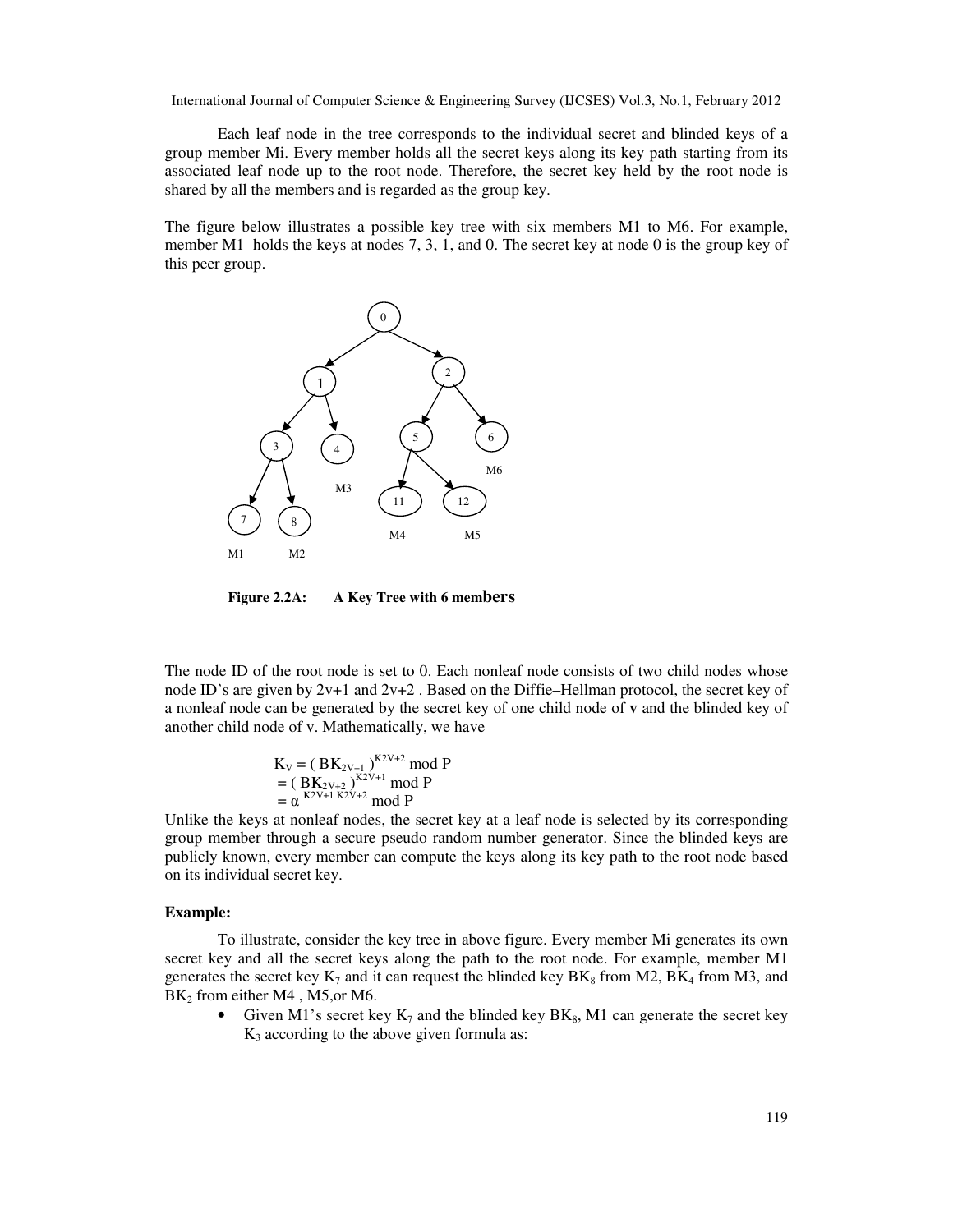```
Let the values of global public parameters be 
          P = 5 and \alpha = 2Let K_7 = 3 and BK_8 = 2Then K_3 = (BK_8)^K_7 \text{ mod } P = 2^3 \text{ mod } 5 = 8 \text{ mod } 5 = 3
```
Given the blinded key  $BK_4$  and the newly generated secret key  $K_3$ , M1 can generate the secret key  $K_1$  based on given formula as:

We have  $K_3 = 3$  and let  $BK_4 = 6$ Then  $K_1 = (BK_4)^K_3 \text{ mod } P = 6^3 \text{ mod } 5 = 216 \text{ mod } 5 = 1$ 

Given the secret key  $K_1$  and the blinded key  $BK_2$ , M1 can generate the secret key  $K_0$  at the root.

We have  $K_1 = 1$  and let  $BK_2 = 7$ Then  $K_0 = (BK_2)^K_1 \text{ mod } P = 7^1 \text{ mod } 5 = 7 \text{ mod } 5 = 2$ 

• From that point onwards, any communication in the group can be encrypted based on the secret key (or group key)  $\mathbf{K}_0$ .

To provide both backward confidentiality (i.e., joined members cannot access previous communication data) and forward confidentiality (i.e., left members cannot access future communication data), rekeying, which means renewing the keys associated with the nodes of the key tree, is performed when-ever there is any group membership change including any new member joining or any existing member leaving the group.

Let us first consider individual rekeying, meaning that rekeying is performed after every single join or leave event. Before the group membership is changed, a special member called the **Sponsor** is elected to be responsible for updating the keys held by the new member (in the join case) or departed member (in the leave case). We use the convention that the rightmost member under the sub tree rooted at the sibling of the join and leave nodes will take the sponsor role. Note that the existence of a sponsor does not violate the decentralized requirement of the group key generation since the sponsor does not add extra contribution to the group key.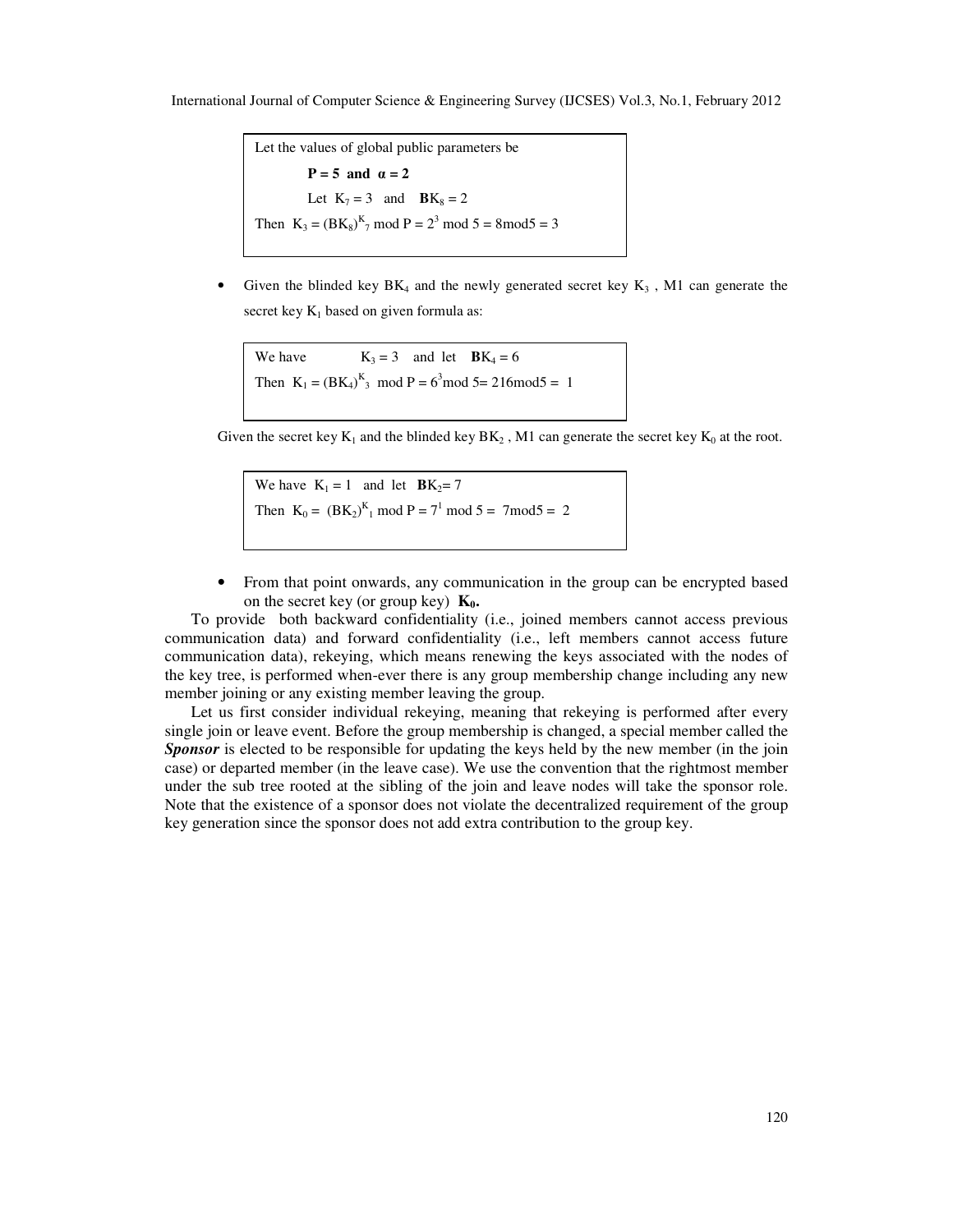Consider the Tree of 6 users as shown above in figure 7

Following figures depicts a MEMBER LEAVE EVENT



**Figure 2.2B: Member LEAVE Operation on a Key Tree** 

- $M_4$  becomes the *Sponsor*. It rekeys the secret keys  $K_2$  and  $K_0$  and broadcasts the blinded key  $BK<sub>2</sub>$ .
- $M_1$ ,  $M_2$  and  $M_3$  compute  $K_0$  given BK<sub>2</sub>.
- $M_6$  and  $M_7$  compute  $K_2$  and then  $K_0$  given BK<sub>5</sub>

Following figures depicts a MEMBER JOIN EVENT **M<sup>8</sup> JOINS** 



**Figure 2.2C: Member JOIN Operation on a Key Tree** 

- M8 broadcasts its individual blinded key BK12 on joining.
- M4 becomes the sponsor again. It rekeys K5, K2 and K0 and broadcasts the blinded keys BK5 and BK2.
- Now everyone can compute the new group key.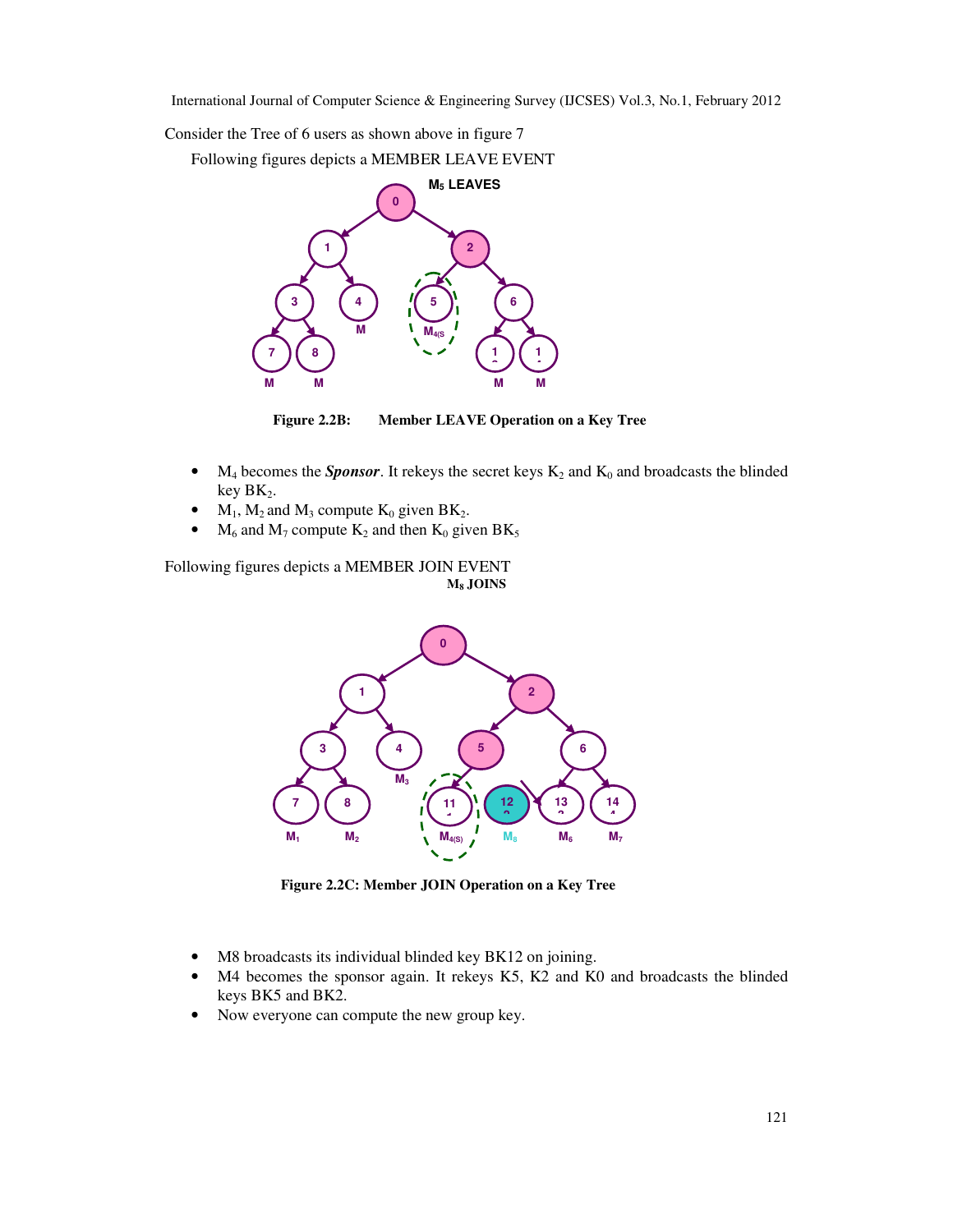#### **2.3. Interval Based Rekeying or Batch Rekeying**

To address the two problems of individual rekeying as explained in section 2.4, we propose the use of periodic *batch rekeying or Interval Based Rekeying*. In batch rekeying, the key server waits for a period of time, called a *rekey interval*, collects the entire join and leave requests during the interval, generates new keys, constructs a rekey message and multicasts the rekey message. This Batch Rekeying can over come the problems of individual rekeying

We consider three *interval-based distributed rekeying algorithms* (or *interval-based algorithms*  for short) called as the

- Rebuild algorithm
- Batch algorithm, and
- Queue-batch algorithm.

The first 2 approaches of **Rebuild** and **Batch algorithm** perform all rekeying steps at the beginning of every rekeying interval. This results in high processing load during the update instance and there by delays the start of the secure group communication. Thus, more effective algorithm is proposed which we call the *Queue-batch* **algorithm** 

This approach uses distributed environment and has its own main advantages over centralized method.

1. The system does not depend upon a single coordinator to find the group key. So the single point failure will not cause serious damage to the whole system.

2. Each member in the group is autonomous in nature; hence the Group key is arrived from the contribution of all the legitimate members in the group.

3. since the system does not depends upon a single coordinator and hence the level of Security has been increased.

4. More over the system performs rekeying on a batch or group of join and leave operations. This will overcome the problems faced by the individual rekeying method

#### **2.3.1. The Rebuild Algorithm**

The motivation of the Rebuild algorithm is to *minimize* the resulting tree height so that the rekeying operations for each group member can be reduced. At the beginning of every rekeying interval, we reconstruct the whole key tree with all existing members that remain in the communication group, together with the newly joining members. The resulting tree is a *leftcomplete* tree, in which the depths of the leaf nodes differ by at most one and those deeper leaf nodes are located at the leftmost positions.

The Pseudo code of the Rebuild Algorithm can be given as *Rebuild*  $(T, M^j, J, M^l, L)$ 

- *1. Obtain all members from T and store in M'*
- *2. Remove the L leaving members in Ml<sup>j</sup> from M'*

*3. Add the J new members in M<sup>l</sup> to M'* 

*4. create a new binary tree T' based on members in M' and set*  $T = T'$ 

*5. Elect all members to be sponsors* 

*6. Rekey renewed nodes and broadcast new blinded keys in T*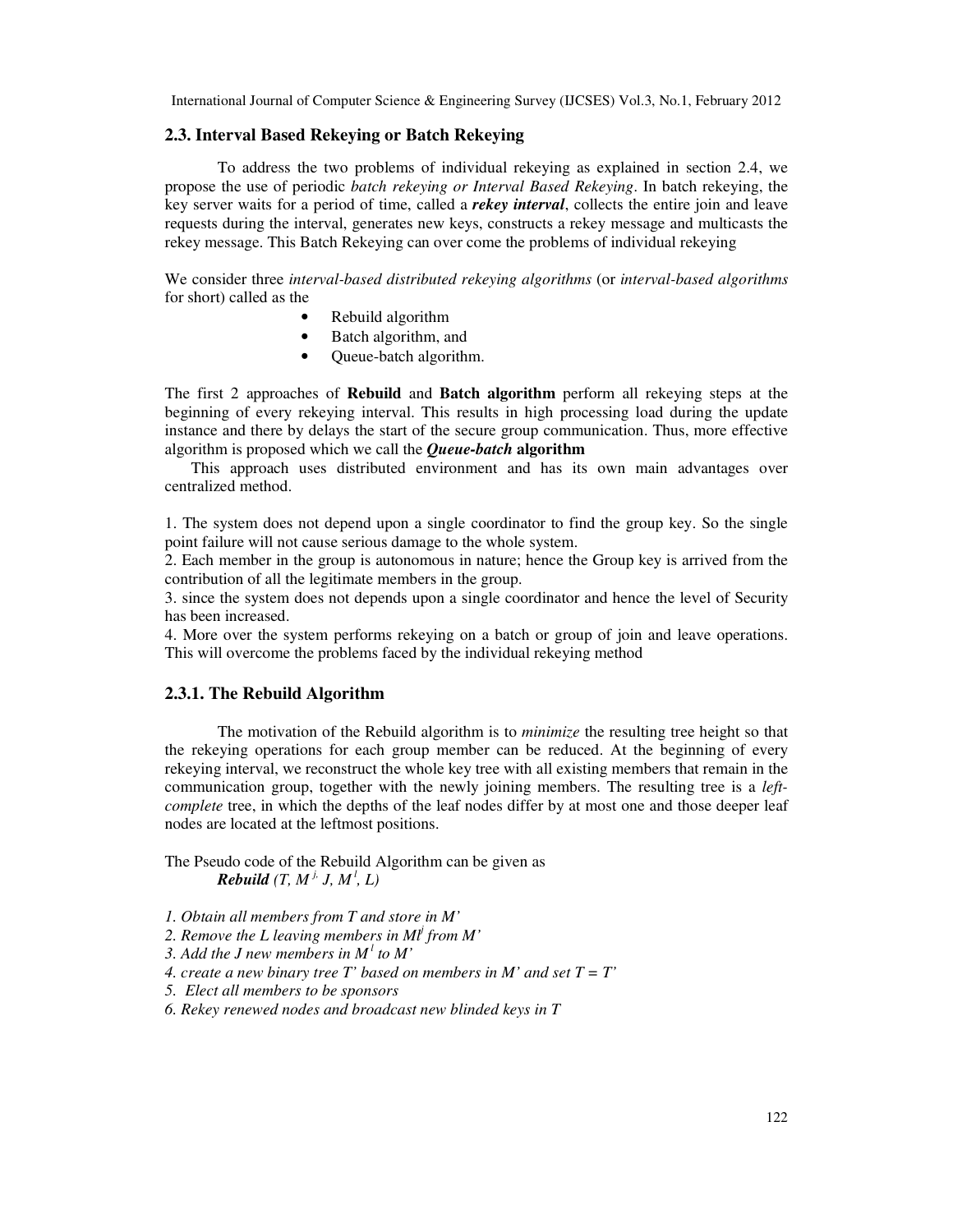Let us consider the following key tree with 7 members to understand the interval based rekeying algorithms



Applying the Rebuild algorithm the resulting key tree will be



**Key Tree after applying REBUILD Algorithm** 

The key tree consists of five members and has all non leaf nodes renewed. Besides, the sponsors include all the five members. Rebuild is suitable for some cases, such as when the membership events are so frequent that we can directly reconstruct the whole key tree for simplicity, or when some members lose the rekeying information and the simplest way of recovery is to rebuild the key tree.

## **2.3.2. The Batch Algorithm**

The Batch algorithm is based on the centralized approach which is now applied to a distributed system without a centralized key server. The pseudo-code of the Batch algorithm is given as follows

 $\textbf{BATEH}(\textbf{T}, \textbf{M}^{\text{j}}, \textbf{J}, \textbf{M}^{\text{l}}, \textbf{L})$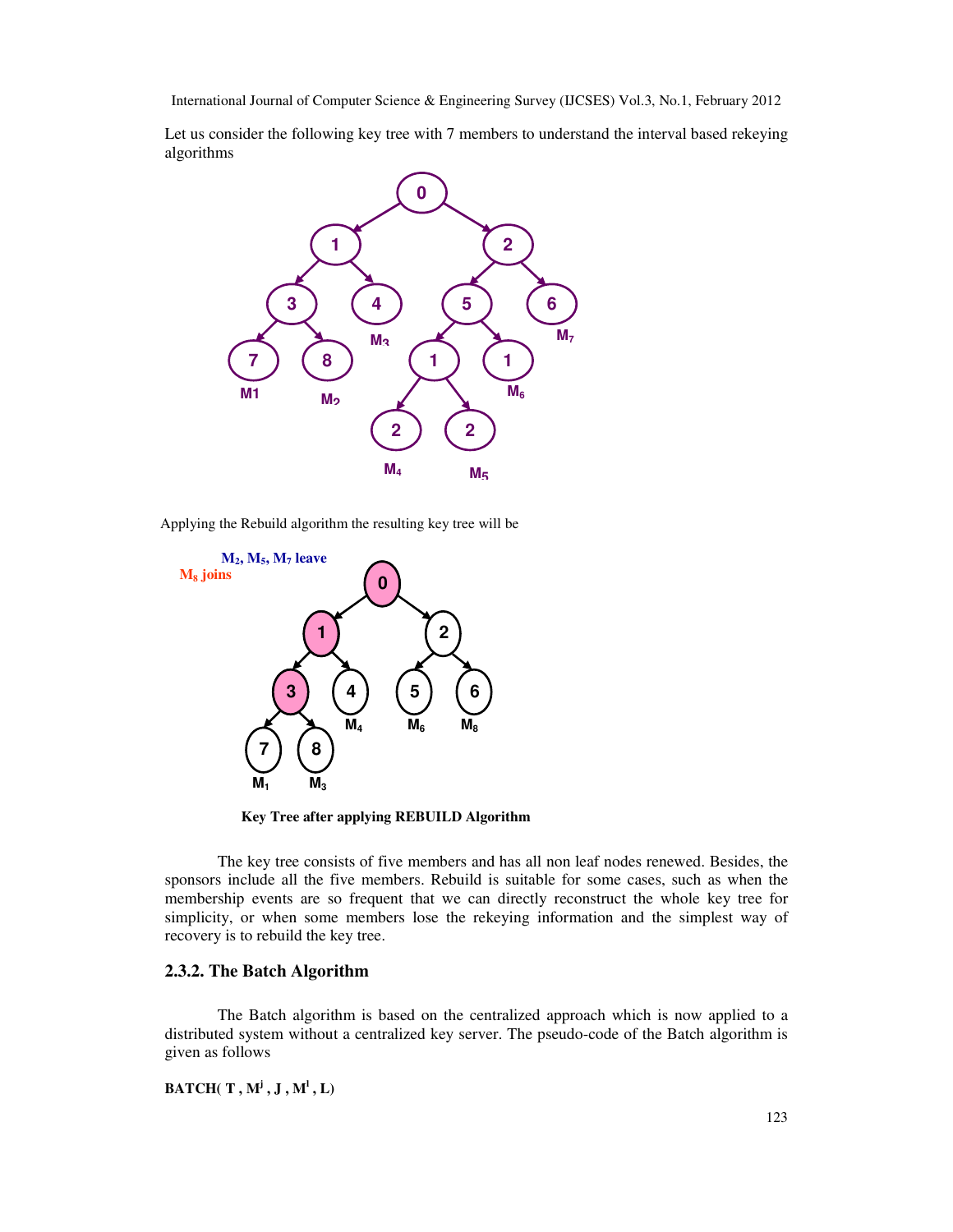1. if (  $L = 0$ ) /\* Pure Join Case \* /

- 2. { create a new Tree **T'** based on new members in **M<sup>j</sup>** ;
- 3. either add **T'** to the shallowest node of **T** such that the merge will not increase the height of the result tree , or add **T'** to the root node of **T** if the merge to any node of T will increase the tree height ; 4.} else /\* L > 0 \*/
- 5.{ sort  $M<sup>1</sup>$  in the ascending order of the associated node IDs of the members and store the results in  $M<sup>1, S</sup>$  $= \{ M_1^{1,S}, M_2^{1,S}, \dots \dots \dots \dots \dots \dots M_L^{1,S} \};$
- 6. if  $(L > J)$

7. if ( $J > 0$ ) {

8. replace the departed nodes of  $\{M_1^{1,S}, M_2^{1,S}, \dots, M_L^{1,S}\}$  with J joined nodes

9. }

- 10 remove remaining  $L J$  leaving leaf nodes and promote their siblings;
- 11 . } else  $/ * J >= L */$
- 12. { divide  $M^j$  in to L subgroups  $G = \langle G_1, G_2, \dots, G_L \rangle$  such that the first J mod L subgroups contain [J/L]+1 new members and the rest contain [J/L] new members ;

13. create L sub trees  $\langle T_1, T_2, \ldots, T_L \rangle$  for the sub groups G;

- 14.replace the departed nodes of  $\{M_1^{l,S}, M_2^{l,S}, \dots, M_{J_{\text{mod } L}}^{l,S}\}$  with the roots of < T'<sub>1</sub>, T'<sub>2</sub>, ......,  $\hat{T}_{J \text{ mod } L}$  > and the remaining departed nodes with the roots of remaining sub trees;
- 

```
15.} 
16.}
```
- 17. elect the members to be sponsors if they are new members , or the rightmost members of the sub trees rooted at the siblings of the departed nodes or the replaced nodes in T;
- 18. if ( Sponsor ) / \* responsibility of the sponsor \*/

19. rekey the renewed nodes and broadcast the new blinded keys ;

#### **2.3.3. The Queue - Batch Algorithm**

The Queue-batch algorithm is divided into two phases, namely the *Queue-sub tree phase* and the *Queue-merge* phase.

The first phase occurs whenever a new member joins the communication group during the idle rekeying interval. In this case, we append this new member in a temporary key tree.

The second phase occurs at the beginning of every rekeying interval and we merge the temporary tree (which contains all newly joining members) to the existing key tree. The pseudocodes of the Queue-sub tree phase and the Queue-merge phase are illustrated as follows. **QUEUE – SUBTREE (T')** 

- 1. if(a new member joins ) {
- 2. if (  $T' = = NULL$  ) /\* no new member in  $T'$  \*/
- 3. create a new tree T' with the only new member;<br>4. else { /\* there are new members in  $T'$  \*/
- else {  $/*$  there are new members in T'  $*/$
- 5. find the insertion node ;
- 6. add the new member to T' ;
- 7. elect the right most member under the sub tree rooted at the sibling of the joining node to be the sponsor ;
- 8. if(sponsor) /\* sponsors responsibility \*/
- 9. rekey renewed nodes and broadcast new blinded keys ;
- 10. }
- 11. }

#### $\mathbf{QUEUE}$  –  $\mathbf{MERGE}$ (T, T',  $\mathbf{M}^1$ , L)

- 1. if  $(L = 0)$  { /\* there is no leave \*/
- 2. add T' to either the shallowest node of T' such that the merge will not increase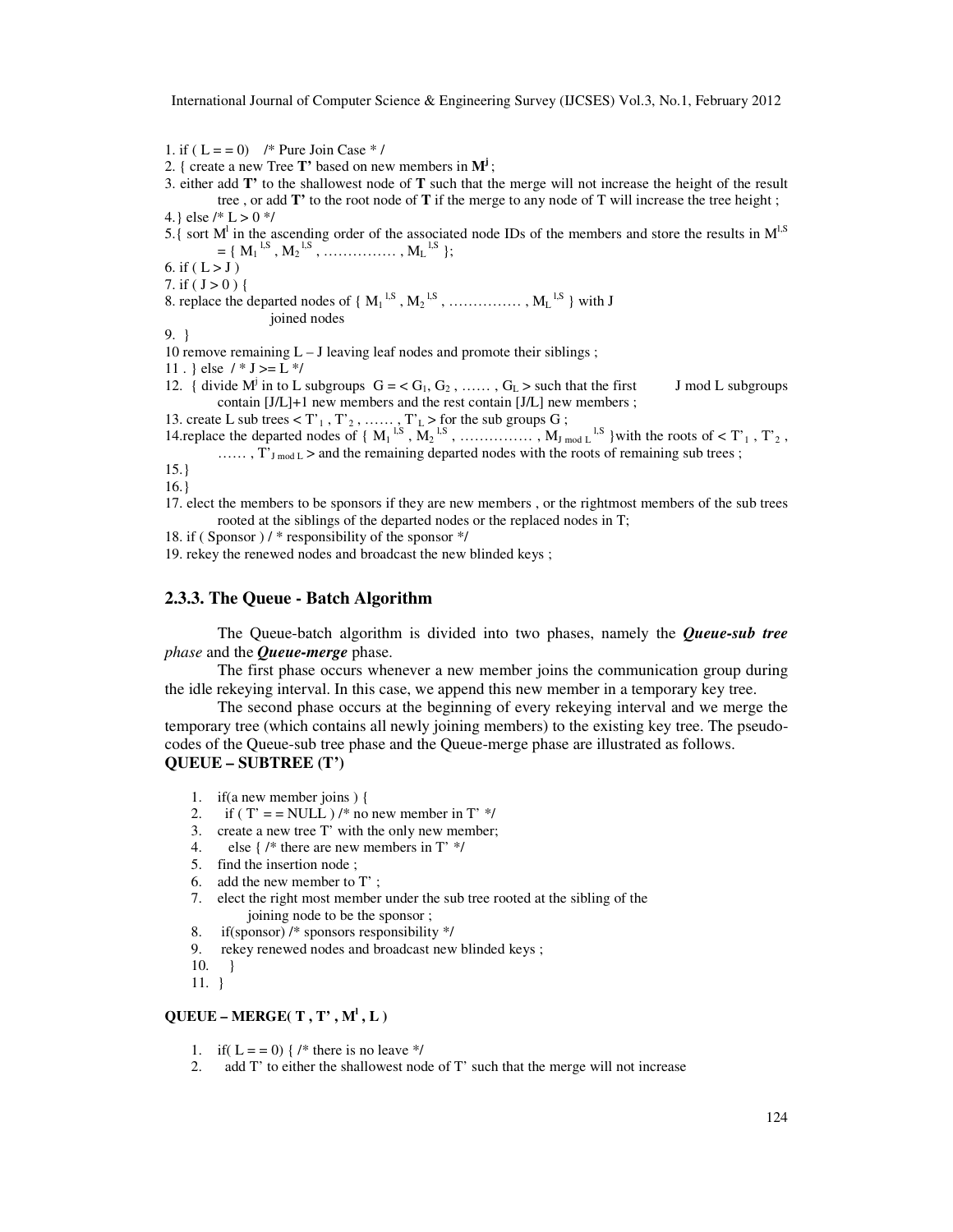the resulting tree height , or the root node of T if the merge to any locations will increase the resulting height ;

- 3. } else {  $/*$  there are laves  $*/$
- 4. add T' to the highest leave position of the key tree T ;
- 5. remove remaining  $L 1$  leaving leaf nodes and promote their siblings
- 6. }
- 7. elect members to be sponsors if they are the right most members of the sub tree rooted at the sibling nodes of the departed leaf nodes in  $T$ , or they are the rightmost member of  $T'$ ;
- 8. if(sponsors) /\* sponsors responsibility \*/
- 9. rekey renewed nodes and broadcast new blinded keys ;

#### **3. CONCLUSION**

We consider several distributed collaborative key agreement protocols for dynamic peer groups. The key agreement setting is performed in which there is no centralized key server to maintain or distribute the group key. We show that one can use the TGDH protocol to achieve such distributive and collaborative key agreement. Rekeying is performed when ever any new user joins the Group or any existing user leaves the group. This is done to achieve Forward Confidentiality i.e. a user who left the group cannot access the data any more and Backward Confidentiality which means a user newly joining the group will not know the previously accessed data.

To reduce the rekeying complexity, we propose to use an interval-based approach to carry out rekeying for multiple join and leave requests at the same time, with a tradeoff between security and performance. In particular, we show that the Queue-batch algorithm can significantly reduce both computation and communication costs when there exist highly frequent membership events. We also address both authentication and implementation for the interval-based key agreement algorithms. As with other applications, there is certainly a scope for improvement in this application too. New modules may be included to increase the compatibility of the project. Once these improvements have been done, the majority of the features that make an application more excellent can be achieved.

# **REFERENCES**

- 1. M. Steiner, G. Tsudik, and M. Waidner, "Key agreement in dynamic peer groups," *IEEE Trans. Parallel Distrib. Syst.*, vol. 11, no. 8, pp. 769–780, Aug. 2000.
- 2. W. Diffie and M. Hellman, "New directions in cryptography," *IEEE Trans. Inf. Theory*, vol. 22, no. 6, pp. 644–654, 1976.
- 3. "Tree-based group key agreement," *ACM Trans. Inf. Syst. Security*, vol. 7, no. 1, pp. 60–96, Feb. 2004.
- 4. Security Services for Dynamic Peer Groups An IBM Research Paper.
- 5. "Batch Rekeying for Secure Group Communications" Xiaozhou Steve Li, Yang Richard Yang, Mohamed G. Gouda, Simon S. Lam Department of Computer Sciences University of Texas at Austin Austin, TX 78712-1188
- 6. Distributed Collaborative Key Agreement and Authentication Protocols for dynamic Peer Groups Patrick P. C. Lee, John C. S. Lui*, Senior Member, IEEE*, and David K. Y. Yau*, Member, IEEE*
- 7. "A block-free TGDH key agreement protocol for secure group communications" by Xukai Zou Department of Computer and Information Sciences Indiana University - Purdue University Indianapolis, USA , Byrav Ramamurthy Department of Computer Science and Engineering University of Nebraska-Lincoln, USA
- 8. Cryptography and Network Security by Behrouz A. Forouzan . TMH chapter 15 (page 438 440)